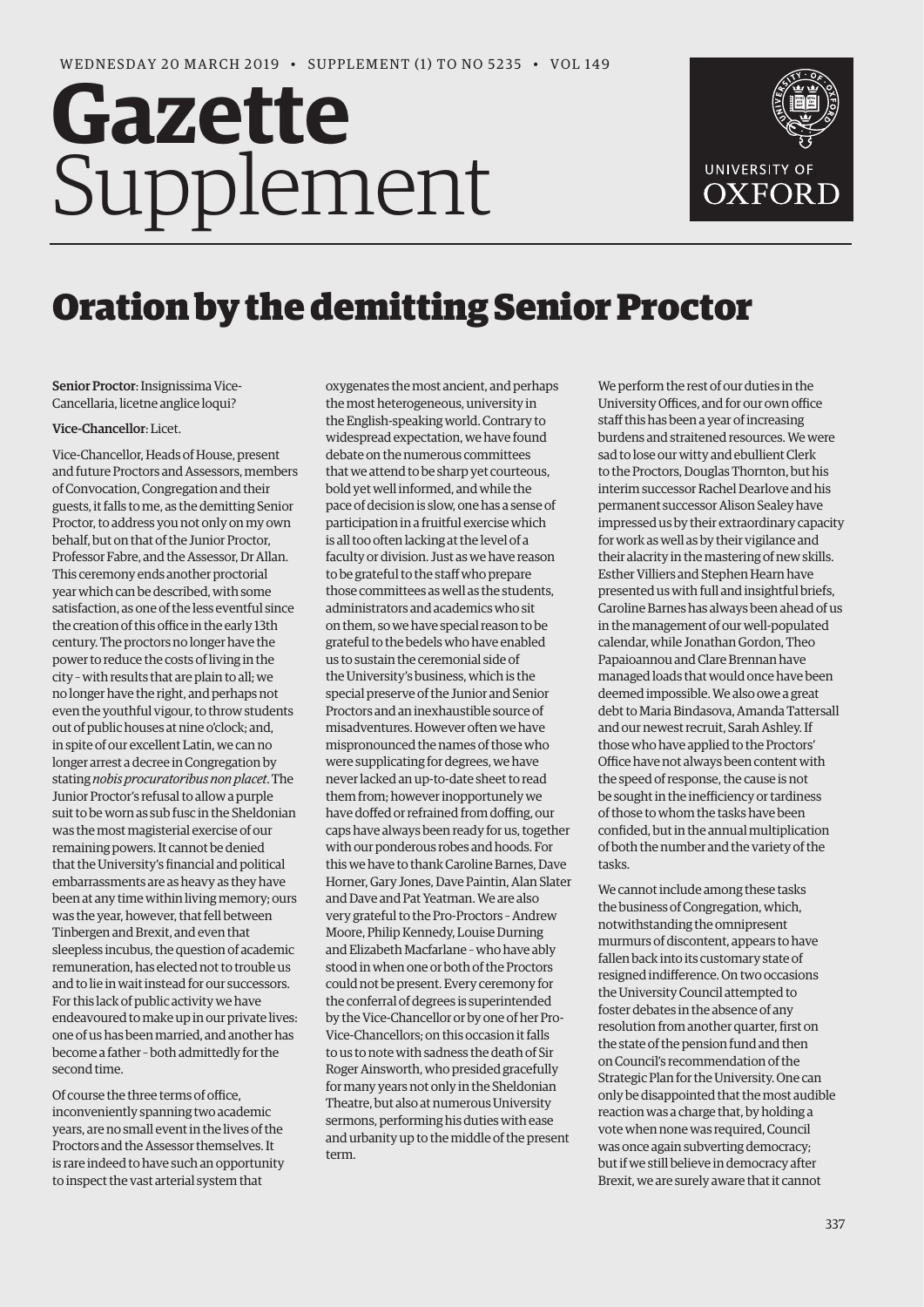flourish except where the majority of the community have a strong sense of their common needs, their mutual dependence and above all of their mutual obligations. When Oxford University was a community of friars and their students, in perpetual danger of murder by the townsfolk, a strong awareness of this interdependence must already have prevailed. It must have continued into more recent times, when students and tutors were almost of a piece in their social origins, intellectual interests and material ambitions, and even the ancillary staff in colleges were treated with familial condescension. Today, fortunately, the University admits students from almost every country, speaking different native tongues and exhibiting some diversity of economic background; today our administrators are professionals, sometimes combining rigorous training in their own occupation with higher academic qualifications than were necessary for holding a tutorship 50 years ago. We can no longer take it for granted that we are 'One Oxford', and that is why the aspiration to be One Oxford again has been given pride of place in the strategic plan.

The jurisdiction of the Proctors now embraces a body of over 20,000 students. Most of their dealings with individual members of this body fall at either end of the process of examination. Applications to be examined under special arrangements have increased in a single year by 50%, the chief cause being not physical impairment but anxiety. And then, once the examinations are over, the Junior and Senior Proctors have to meet with various personages who rightly want to know why the mere fact of having completed a degree should entitle students to block whole streets in Oxford for a month, with enormous inconvenience to traffic and neighbouring colleges, and an inordinate waste of money (which they allegedly do not have) on the purchase of alcohol with no object but to ruin expensive clothes.

It is easy to mock these bacchants, and to ask them how the mere exertion of sitting a three-hour examination compares with the hectic monotony of serving at a supermarket checkout. It is easy to ask where all the anxiety comes from, when almost every graduate from Oxford receives a First or an Upper Second; and we can point out that if the class of one's degree were of such consequence, one ought to refrain from celebration until the results appear. And if the students are simply happy to leave, we may argue, why did they come at the expense of other worthy candidates who passionately desired a place at Oxford? All this we can say, but since we have perhaps

the most industrious and conscientious body of students that Oxford has ever seen, we have reason to suspect that their anxiety and the excesses by which they relieve it have some reason, and that reason may be a feeling that they are not at home in this institution, as students of previous generations were.

They pass through their studies encumbered by debts that were previously defrayed either by one's family or by the government. They anticipate a future that is uncertain even for those who have obtained good degrees at distinguished universities. While they are here, at least in the humanities, they encounter a mode of education heavily based on books, although we know that the habit of reading, either at school or in hours of leisure, diminishes year by year. Even the prospect of writing eight examination papers by hand may be formidable to a student whose essays hitherto have always been prepared on a computer. It is not, of course, desirable that Oxford should cease to inculcate and reward curiosity, accuracy, originality and rigour of thought, but it may henceforth be necessary to cultivate these virtues by means more tempered to the experience of our students. It may also be necessary to ask whether those of us who teach are always showing that consciousness of the claims of others which we expect of our junior members. Do we in fact believe that we are members of one Oxford, or does Oxford exist for the academics alone?

To explain this question, let us begin by granting the notorious fact that academics in Oxford today are on the whole not so well paid as they would have been 100 years ago. If this is true of lecturers in their 50s with permanent and full-time contracts, it is all the more true of those who are 20 years younger and true a fortiori of the growing army of those who teach from year to year, or even from term to term, with no time to produce the publications which might further their careers. In these circumstances, all may have reason to feel aggrieved, but equity surely demands that those who are better remunerated ought to think first of those who earn much less while working equally hard and with much less reason for confidence in the future. A sense of justice will also restrain us from holding forth incessantly on the hardships of our profession in the presence of administrators who earn much less but are forced to live in the same expensive city. It will also be salutary to remember that this city is home not only to us academics but to 100,000 people who already resent the cost and inconvenience of over-population. The

rapid expansion of the student body to which the strategic plan commits us is regarded with understandable wariness by the City Council; it is not regarded with any more pleasure by students, junior academics and administrators who foresee that its first effect will be to aggravate the scarcity of housing. Their fears will not be allayed when they sit on committees which suggest that the financial difficulties of the University (meaning, of course, the academics) can be mitigated by a rise in fees.

Such myopia is by no means ubiquitous; there is indeed a widespread consciousness of the burdens under which our students labour. There is also much impatience with the obstacles that lie in the way of ameliorating the lot of both students and junior academics. We all deplore the frequency with which colleges find themselves bidding against each other, or against the University, for the same area of land; our inability to draft a statute which would equalise the benefits that colleges confer on their students and tutors now excites much indignation, and not only at poorer colleges. We can at least celebrate the introduction of more generous provision for paternity and maternity leave at the prompting of the Assessor. At the same time, the countervailing tendency to see Oxford as no more than a place where academics come to make careers is growing stronger, and it is always underpinned by the supposed imperative to maintain our pre-eminence in the world. Because of this, we are told, we must have more students to assist us with our research, and the consequences must simply be borne by those who do not enjoy the emoluments of this research. Now, of course it is very hard to relinquish a status once one has attained it; nevertheless, it is simply a logical platitude that pre-eminence cannot be the essential trait of a university, since universities can survive for centuries without possessing it. It is only in fantastic dreams, as a mathematician from Christ Church pointed out, that all can win and all have prizes. The founders of Oxford, who also understood Latin, believed the essence of a university to be expressed by the first two syllables of the word, which connote both unity and wholeness – a wholeness of knowledge, a unity of purpose, which leaves no place for emulation, partiality or the subordination of the common good to piecemeal gains.